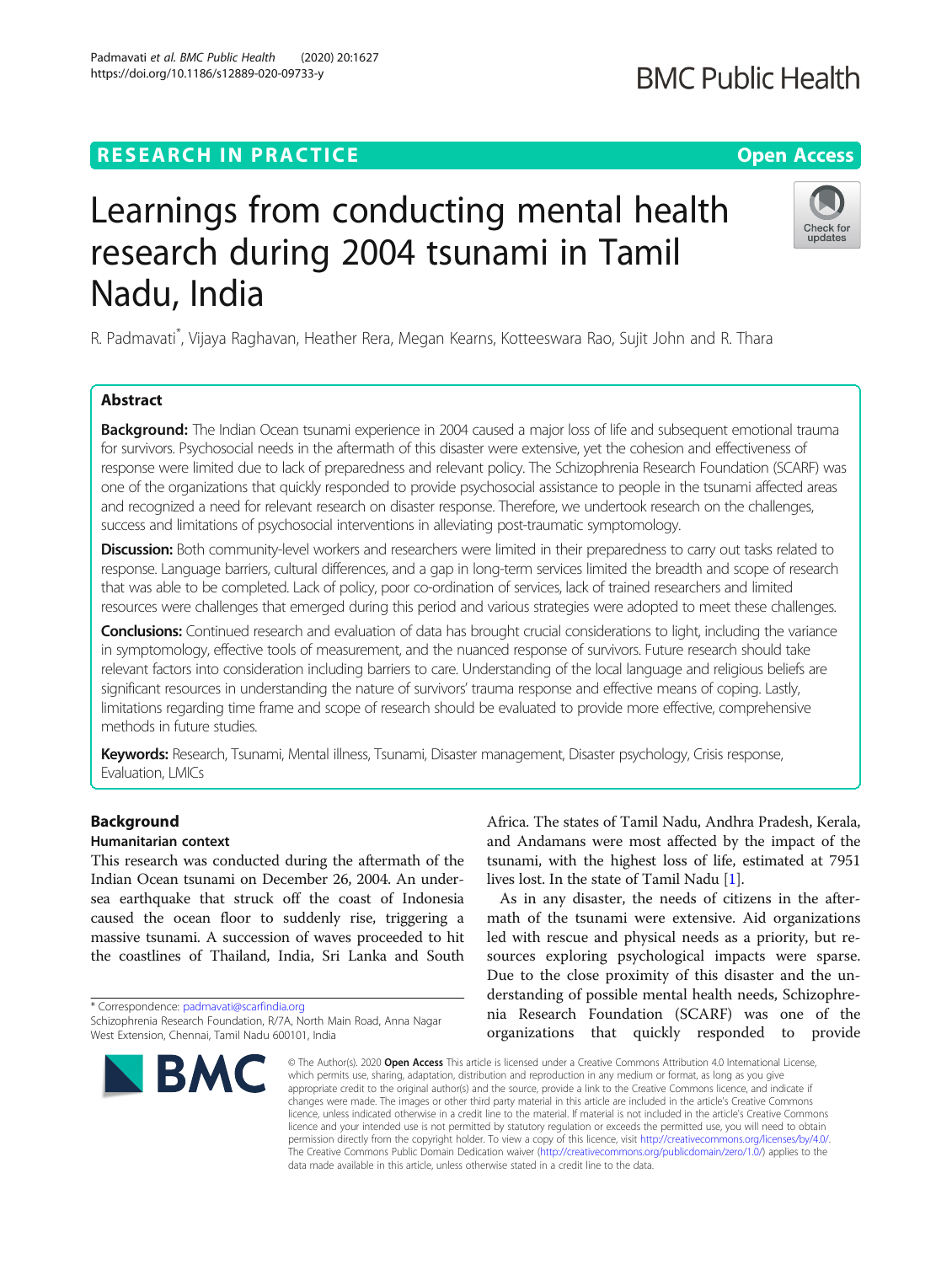#### Research study

The main objectives of the study were: a) understand needs of the persons in the affected areas and improve the design and implementation of interventions, informed by the research during disaster, with focus on the population in the tsunami-affected areas with preexisting mental illnesses and those with emerging mental health issues caused by the disaster; and b) evaluate the effectiveness of training community health workers in psychosocial strategies.

Based on the observations and data collection by the SCARF team during field visits to the affected areas, staff formulated training materials and a psychosocial intervention program which was delivered in the study sites. The strategies implemented by SCARF included: needs assessment, development of manuals in counseling, a short film on tsunami psychosocial interventions, a training program for community level workers (CLWs) and a community mental health program including a community clinic using videoconferencing. CLWs were supported financially though the funds received by SCARF from humanitarian organizations around the world to support and provide psychological support to the affected people.

The outcomes of these interventions were periodically evaluated, alongside the effectiveness of interview strategies for collection of data. Over half the population surveyed indicated the need for some kind of psychosocial support [[2\]](#page-4-0). The researchers found that combining a needs assessment with resources or immediate interventions was the most supportive, and therefore, widely accepted approach, and should be documented in a standardized manner. Evaluating the training programmes for psychosocial interventions indicated several positive recommendations to be incorporated into future programmes in terms of structure, focus on vulnerable groups and training methods.

#### **Discussion**

# Scientific importance of this research Mental health in India

Mental health has historically been neglected, notably in low and middle-income countries (LMIC). India struggles to maintain the workforce needed to provide treatment to individuals with mental illness, even during times of stability, despite neuropsychiatric disorders accounting for 11.6% of the national burden of disease [\[3](#page-4-0), [4\]](#page-4-0). The mentally ill often need to advocate for themselves, or have others do so, in order to get their needs met. During disaster, it becomes extremely difficult for this workforce to deliver mental health care urgently, resulting in the mental health needs of the population remaining largely unmet. In India, the Disability Adjusted Life Years (DALYs) lost to a mental illness is higher than those of many common physical illnesses [[5\]](#page-4-0), justifying greater attention to these diseases. Yet there remains a deficit in funding and practice to meet these needs. In times of crisis, this population goes without necessary support, creating barriers in access to food, medical help, and other basic needs.

### Research on humanitarian crises and disaster psychology from India

Many research studies on mental health have been undertaken by different organizations during various humanitarian crises and natural disasters that occurred in India  $[6-12]$  $[6-12]$  $[6-12]$  $[6-12]$  $[6-12]$ , especially with mental health  $[13]$  $[13]$ . One of the most important and extensively studied disaster is the Bhopal gas tragedy in 1984 and the affected population are followed-up till date [[14](#page-4-0)–[17](#page-4-0)]. Mental health impact of the Bhopal gas tragedy on the survivors and the general population have been studied longitudinally [\[18](#page-4-0)]. The ongoing COVID-19 pandemic, which has affected the whole world, has posed serious physical, mental and social crises to general population in India, especially to the migrant workers [\[19,](#page-4-0) [20\]](#page-4-0).

# Relevance of disaster research

Research specific to a humanitarian crisis permits the creation of relevant tools to be utilized in times of disaster, both for those with chronic mental illness, and individuals who develop symptoms in the aftermath of trauma. The high risk of natural disasters in the Indian sub-continent suggests the necessity for disaster interventions [6]. Crises will inevitably occur, and it is part of responsible disaster preparedness to create sustainable interventions to be utilized during these times. Research by SCARF, disseminated through practice and two publications, described relevant needs and observations [\[2](#page-4-0), [21\]](#page-4-0). Several important findings emerged. A rapid needs assessment in the affected areas of Chennai identified counselling and medication as important needs. Evaluation of the training programs indicated significant utilisation of the training, expressed need for structure and reinforce sessions, and the need for a list of mental health services for easy access.

#### Challenges to research

Identifying the challenges to research remains crucial to understand approaches to future disasters. The absence of relevant and accurate data limits possible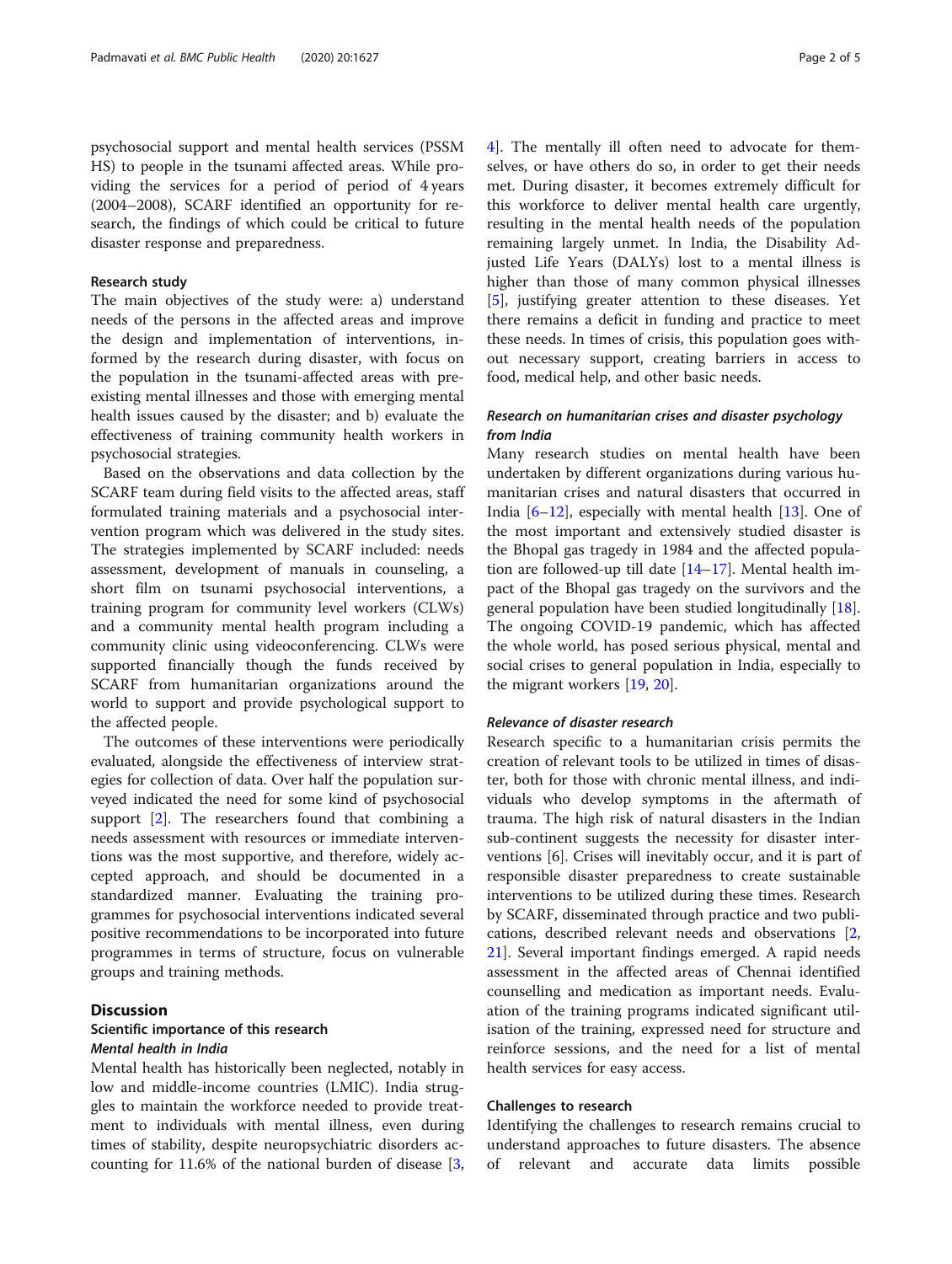interventions for this vulnerable population. Research in the psychosocial component of disaster management is neglected.

# Lack of policy for mental health research as a part of disaster interventions

The workers involved in disaster recovery are often proficient in assessing physical health needs and available resources but have limited understanding of mental health and illness. There were no policy documents that aided research in psychosocial interventions during disaster situations.

#### Poor coordination

In the aftermath of tsunami, there was an excess of volunteers but a lack of coordination. SCARF's experience was that a research-without-intervention approach frustrated survivors and instilled a resistance to participation in future research. NGOs worked independently of each other and resources and data kept within each organization. As survivors were moved from shelter to shelter, their information failed to move with them, forcing staff to collect data again. This lack of corroboration between NGOs led to understandable frustration in survivors.

#### Limited researcher training and research capacity

Disasters demand a considerable workforce to provide services, with thousands from various regions traveling to provide aid. Lack of awareness of cultural norms and proficiency in the local language, were inadvertent barriers to service delivery. This further led to a lack of a unified method of data collection and limited the scope and utilization of the completed research. It is necessary for researchers to be proficient in relevant topics related to disaster recovery. Lack of clarity on what to measure led to elongated questioning on irrelevant topics, a wasteful exercise given the lack of human resources to conduct research [\[2](#page-4-0)]. If goals were synthesized and researchers trained in specific measures, research would be more efficient and relevant to disaster recovery.

#### Limited resources for referral

In SCARF's experience, when assessment indicated the need for further intervention, professionals struggled to find resources for referral due to the lack of governmental facilities and coordinated care, presenting a large ethical issue [[21\]](#page-4-0). Rapidly changing location of recovery sites, frequent movement of participants, and restricted physical boundaries approved for research limited collection of subsequent data. Individuals with history of mental illness, and those with current issues, illustrated a need for further care and medication to manage his or her symptoms. Without a place to refer these individuals, the cycle of evaluation without intervention perpetuates. This limits future research that could be done to follow-up with patients, review records of treatment and their experience in an affiliated hospital, which could provide longitudinal data.

# Strategies used to address the challenges

### Adapting community mental health interventions

Based on several decades of work in the community, existing strategies were redesigned to tackle various unforeseen scenarios following the tsunami. These included treating patients with chronic mental illness, individuals who discontinued mental health treatment, and persons with new-onset psychological symptoms. Local temples, mosques, and churches were places that people accessed to find healing and peace. Adding mental health resources in those settings reduced stigma surrounding care [[21\]](#page-4-0). Operating mental health services in traditional healing sites also helped to increase mental health services [\[22\]](#page-4-0). The re-designed strategies were evaluated for relevant outcomes. Researchers in the field were provided training in data collection aimed at evaluation.

#### Training community level workers (CLWs)

SCARF worked with governmental and nongovernmental organizations to increase recovery options. This included training CLWs on psychosocial intervention methods that did not require a background in psychology. Studies have shown that it is cost effective to introduce task-shifting, thus reducing burden on the limited number of existing care facilities. When supervised by mental health specialists, non-specialist health professionals and lay workers are able to "detect, diagnose, treat, and monitor individuals with mental disorders and reduce caregiver burden" [[23,](#page-4-0) [24](#page-4-0)]. Training CLWs also ensures that for long-term disaster management, when incoming aid inevitably leaves, trained workers remain within the community to provide care and support [\[21](#page-4-0)].

Care offered to survivors was often one-on-one interactions, while some received medications from nearby hospitals, and group activities. CLWs, who were from the local areas, were discouraged from talking about the tsunami and encouraged to focus attention on daily living and reestablishing lives [\[25](#page-4-0)]. The group activities ranged from dance and music programs to role-plays, which worked with children in particular. For people who did not benefit from these interventions, CLWs would walk with them to the beach or temples.

Training in proper documentation was incorporated to enable collection of relevant data to evaluate intervention strategies implemented in the affected areas. Qualitative information was also obtained through individual interviews. With the CLWs. CLWs reported that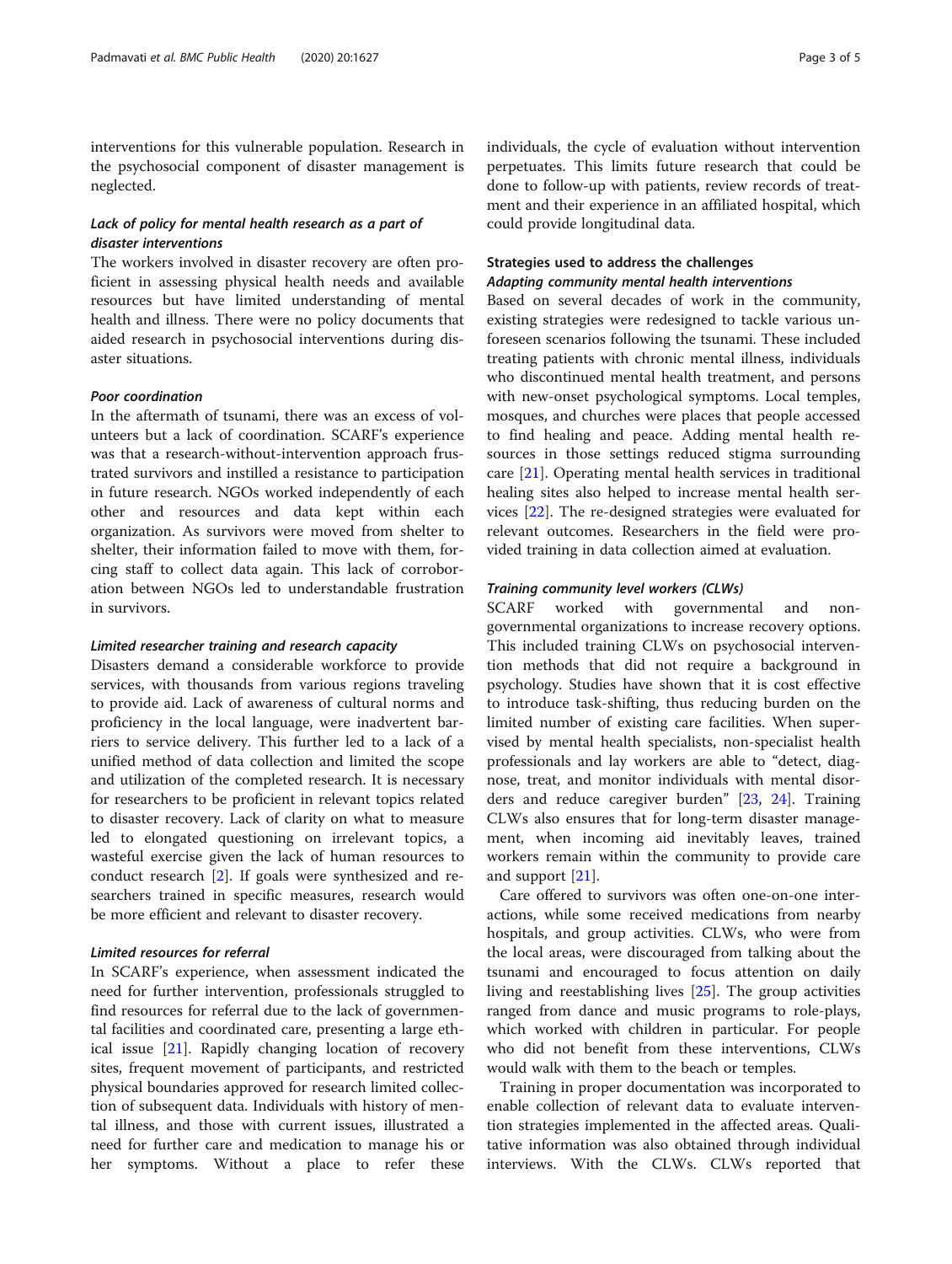interventions worked best with children, and that adults were reserved when prompted about their experience.

#### Training volunteer government employees, NGO workers, and university students

The training was related to disaster response psychosocial interventions and disaster management as a whole, based on clear guidelines. Based on the data on the effectiveness of training, recommendations have been made to policy makers for a more collaborative approach, partnerships to share resources and information to aid care and research efforts after a disaster. This approach would increase capacity and efficiency in individual disaster response workers, minimizing the collective burden of care.

#### Telepsychiatry consultations

This enabled addressing the widespread need for services. These consultations bridged the gap for individuals who could not access psychiatric care due to distance from facilities. Consultations took place over a video call, and then medication was dispensed free of cost to the patient with external funding support. Psychoeducation was provided to caregivers and communities aiming to reduce stigma. The data on the clinical care provided was captured in an electronic medical record system and analyzed further [[26\]](#page-4-0).

#### Informing on policy

Five years after the tsunami, the results of the research done by SCARF were taken note of by policy planners and has begun to inform practice and policy. The National Disaster Management Authority (NDMA) of India now includes psychosocial goals in their disaster plan, specifying implementation of psychosocial support and mental health services [[25\]](#page-4-0). Additionally, Tamil Nadu's state management plan expanded these suggestions to include specific training of community health workers (CHWs) and other possible interventions in their subsequent revisions, citing work done by SCARF [\[27](#page-4-0)]. Lastly, World Health Organization has cited the need for more urgent solutions to societal stigma regarding mental illness, a major barrier to care during stable times and exacerbated in disaster recovery [\[28](#page-4-0)].

However, specifics related to research and training are yet to be integrated into practice [\[22](#page-4-0)] and address barriers to the commencement of research, such as standardizing ethical guidelines for disaster research and expediting approval from ethical review boards.

#### Future direction

Preparedness for mental health services to deal with disaster situations needs to be an integral part of training of those involved in mental health services delivery during crisis. It is imperative that the experience of the past several decades is integrated to develop contextspecific guidelines to managing mental health problems during crisis as part of capacity building for crisis. Strategies like technology-based consultations, psychosocial support systems, ease of access to psychotropic medication for persons with serious mental illness and facilitation for emergency care that have been developed [[29](#page-4-0)] needs to be tested and adapted to improve guidelines.

#### Conclusion

There were unique challenges that arose specific to the 2004 tsunami regarding how to provide care and collect data. There is a need to develop context-specific strategies to overcome these challenges to maximize healing for those affected after a natural disaster. These strategies will also influence how mental health workers can support themselves, and how to better prepare for future crisis interventions.

This research was conducted during one of the most severe tsunami events in recent history through thoughtful collaboration between two NGOs. In the future, more collaboration between a variety of NGOs, using researchers trained to collect sensitive data in an ethical way while in camps to navigate issues with consent for unaccompanied minors or persons with disability, will elicit a variety of data, and understanding of what challenges responders and survivors are facing pre, during, and post disaster. Despite limited data, conclusions were made regarding how to improve psychosocial aid in the future, including educational materials for aid workers and the public, reaching out to communities with higher rates of mental illness, preparation for regionspecific cultural consideration, as well as dissemination of information for staff on how to deal with vicarious trauma.

Future research should continue to analyze the possible design and implementation of humanitarian interventions during a crisis, and potential challenges that could arise. Research should also be conducted to understand the experience of persons with mental health disorders who are marginalized in the community, and what interventions may mitigate increased limitation to services post-disaster. Additionally, governmental agencies should synthesize disaster plans to include relevant NGOs and include specific information regarding the responsibilities of each organization to avoid future overlap. Specific resources should be allocated to conduct research, so crucial information can be collected without shrinking resources needed for PSSMHS. Funding resources must acknowledge the challenges faced in conducting research crisis situations and invest in on-going health research capacity building, multi-sector